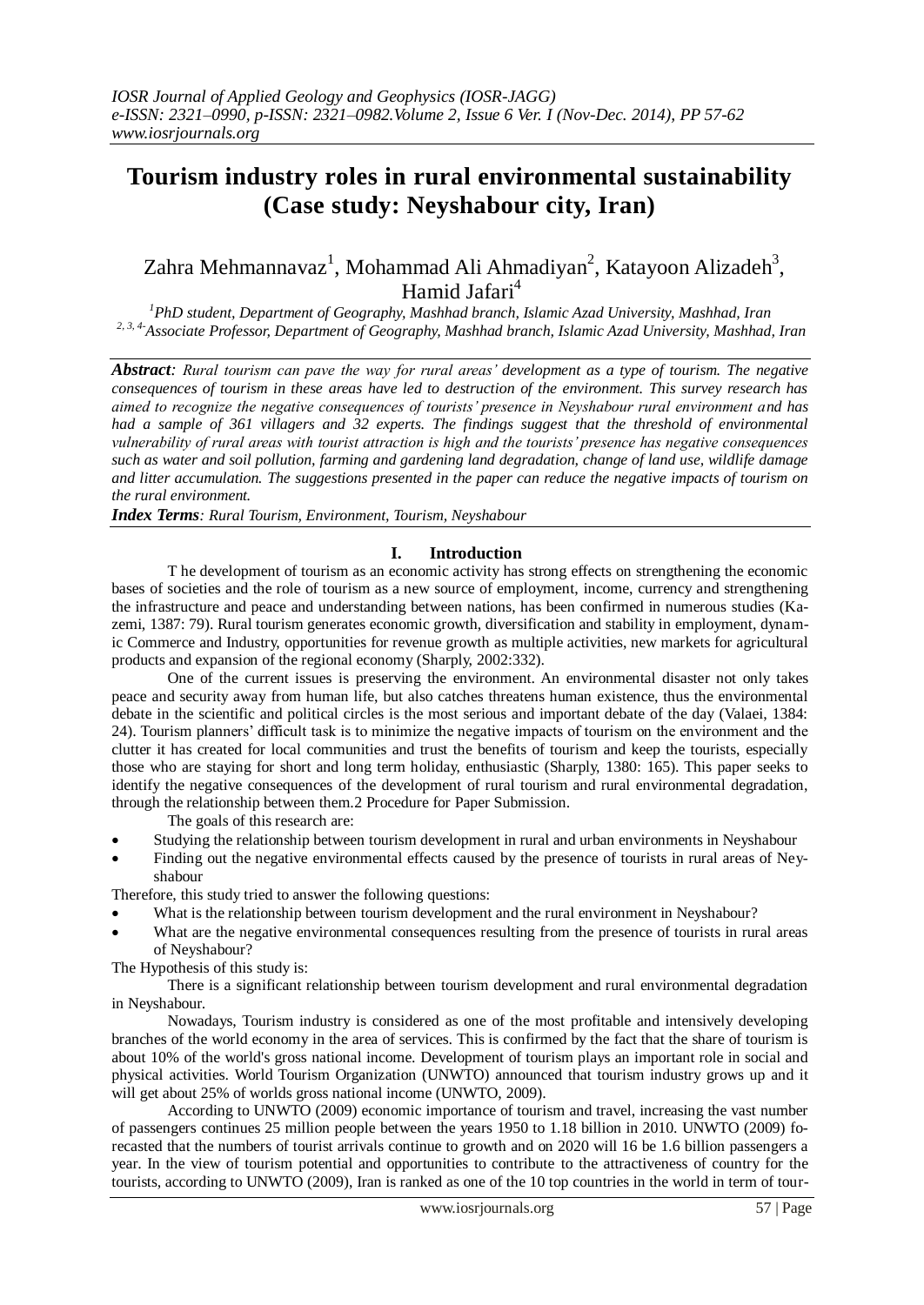ism attractions but its tourism receipts industry is ranked 77th and the number of international tourists arrivals who have traveled to Iran, was ranked as place 70th (UNWTO, 2009), this evidence shows that in current time Iran's tourist industry is not working with full capacity. Iran is a four season country whole of a year, tourists can travel from hottest place in the world to a very cold place by just a 45 minutes flight (Karimi, 2009).

Tourism is recognized as one of the key sectors of development in all countries and a major source of income, jobs and wealth creation. It also plays a wider role in promoting the image and international perception of a country externally as well as influencing complementary domestic policies. This range of influence and importance creates challenges in measuring competitiveness in tourism.

Understanding country competitiveness in tourism is a major consideration for policy makers and a major challenge for professionals in providing evidence to inform decision making. Various indicators have been developed by different organizations over the years to address particular aspects of competitiveness but there has remained a lack of an overall measurement framework for competitiveness in tourism for the use of governments. The current work by member and partner countries seeks to address this gap and make a positive contribution to the practical measurement of competitiveness.

The purpose of this research is, studying tourism indicators at LORESTAN province in Iran. Khoram abad is the center of Lorestan province.

#### **II. Theoretical Bases**

Rural tourism as a social and recreational activity emerged in the second half of the eighteenth century in England and Europe. Before that rural areas were used for recreational activities too, but participation in recreational activities was limited to the higher levels of the society (Qaderi, 114: 1382). Villages have always been one of the tourist destinations for local people's journey. Many rural areas attract much of the urban population because of the fun environment on the weekends or the quarterly and annual vacations (Moti'ee Langeroudi, 1375: 87). Though tourism industry has advantages for the tourist-attractive countries, like many other subjects, it has negative effects too. All over the world all governments are trying to minimize the negative effects and maximize the advantages through suitable planning (Kargar, 1388: 16). Tourism and the environment are mutually dependent on each other. Physical environment (natural and human-made) shapes many attractions and the development of tourism can have positive and negative effects on the environment. So the development and management of tourism should be compatible with the environment not result in a quality drop. That is a fundamental factor in achieving sustainable development (Ranjbarian, Zahedi, 1379: 75-74).

Thus, paying attention to sustainable tourism can control the negative consequences of tourism development.

Goals as a model for sustainable tourism development in the area include the following:

Modifying the quality of life of the host society

Providing quality experiences for the visitors

Preservation of the environment that both the host community and visitors depend on (Sinai, 135,1375)

#### **3.1. Tourism definition**

## **III. Literature Review**

Up to now tourism has been under study and discussion from view of different science like economics, sociology, and geography and based on any views has raised various definitions that Rezvani (1996) accumulates the collection of them under title as geography and tourism industry. For example Artobruman has defined tourism the fallowing: " tourism contains travels collection that it performs due to rest, fun, experience and other vocational activities or due to take part in the specific ceremonies and it is temporary and passing that tourist don't exist in her/himself address. It is clear that persons, who perform permanent vocational travel between her/himself address and place of work, don't include to this definition" (Rezvani, 1996).

From view of sociology, tourism is a relations collection that person creates with others in her/himself temporary address. According to Honziker-krapph, tourism is relation collection that it creates from travel and residence of one nonnative person without having permanent address and job. The definition was acceptable by international council of science experts in tourism for times. According to Morgan Rout, tourism in literal meaning is travel of persons that go away from themselves address temporary until they granted vital, cultural and personal needs in form of a consumer of economic and cultural goods. In competitions that tourism international union held to gain general definition for tourism, the fallowing definition is selected. According to this definition "tourism is collection of changing place of persons and actions that conclude from it. The changing caused by come true demands that they force person to movement and there are potentially in any person by different intensity and weakness.

Today tourism phenomena is more than simple phenomena of visit and return visit and obtain specific importance that it is called as a huge, producer and main industry. In many advanced countries and some of countries exist many attractions of historical, cultural, natural and facilities of tourism attracted (Tulaii, 2007).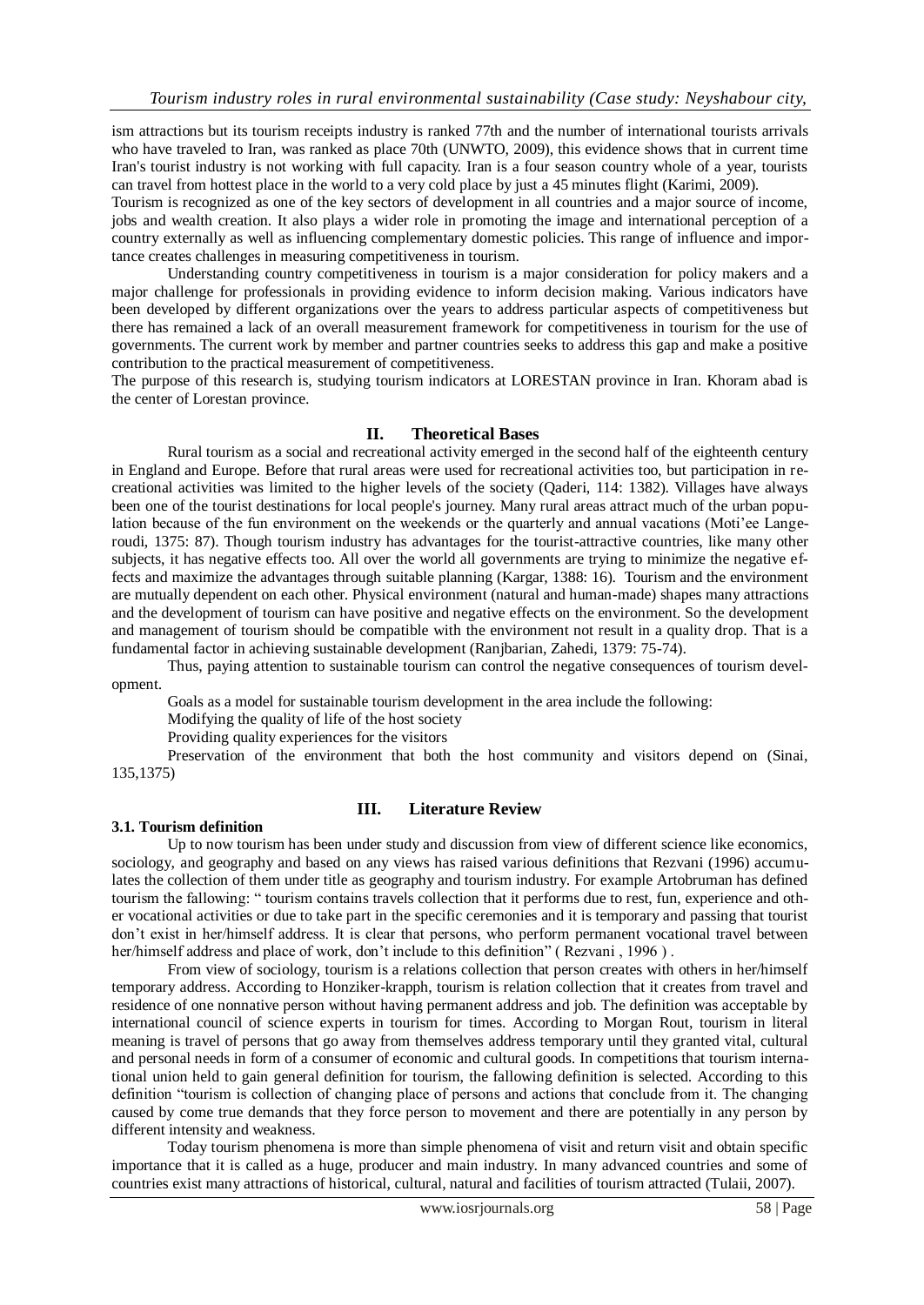The grate portion of nation income supplies with tourism development. It isn't UN due that most of countries, especially countries that have more historical, cultural and natural attractions, try to obtain more options in absorption of different countries tourists and get foreign exchange income for themselves by creating and development of necessary touristic facilities.

On the other hand, tourist is foreign person for travel, tourism, and sports .The residence is not less than 24 hours and not more than 2 months. According to a Committee on 22 January 1937, the following definition for tourists can be justified: a person who travels to a country for 24 hours or more and usually has the right to stay there (Moradi, 2007: 9 -14).

#### **3.2. Classification of Tourism**

Classification of tourism is the important tool to understand the capacity of the country according to get the competitive advantages by focusing in some types of them. According to World Tourism Organization (UNWTO) in 1993 defined the word of tourism as the following: "travel to and stay in places outside their usual environment for more than twenty-four (24) hours and not more than one consecutive year for leisure, business and other purposes not related to the exercise of an activity remunerated from within the place visited."

United Nations In 1994 classified three forms of tourism in its Recommendations on Tourism Statistics:

- Domestic tourism, which involving residents of a given country traveling only within this Country.
- Inbound tourism, involving non-residents of a given country that traveling within this country.
- Outbound tourism, which involving residents of a country traveling to the other countries.
- In June 1991, the International conference held by organizing the World Tourism Organization and government of Canada about the travel and tourism statistics in Ottawa. Their defining words, phrases and their classification decisions were taken which are as below:
- Tourism, is the things or acts that the person who travelled doing in a place outside of his/her normal environment, the traveling take long not more than a year and its purpose is to fun, business or other activities.
- Traveler or tourist (overnight visitor) is someone who spent at least a night in public or private residence at the site visit.
- Same day visitor or one day tourist is someone who is staying in a place but not for the night.
- Based on the above classification, the governments must focus their forces to promote international tourism by making their strategies base on their capacity to attract travelers.

#### **3.3. History of tourism industry in Iran**

Tourism shaped in Iran from the second decade of present century and the first time in 1994 year was established office named "attraction of foreign visitors and publicities office" in interior ministry and was assigned to this office do works related to tourism. "Iran tourism association" established for supplying comfort and facilitating travel of tourists in this same year. The association, that record officially in MAY /1939 year, organized different tour for tourists visit. Attraction of visitors office was changed its name to "tourism supreme council" in September of 1942 year. Tourism supreme council was changed to tourism affairs office and was centered in the interior ministry in1333 year. From the office actions during 1955-1959 years, can indicate to doing some services of sub structural and compilation of laws and rules related to tourism as "entry law and residence of foreign national".

An organization named "attraction of visitors organization" depended on premiership was established on April /1964. The organization main purpose was presentation of country back ground, encouragement of interior and foreign tourists to traveled and visited ancient relics and natural views and created necessary concentration and coordination in affaires. Attraction visitors organization was combined on information ministry and made new ministry named "information and tourism ministry" in Jun /1975. To fallowing of Islamic revolution victory, information and tourism ministry at firs changed name to ministry of national guidance and then to ministry of Islamic guidance and tourism assistance district of this ministry undertook tourism affairs supervision. Iranology and tourism office established for planning of tourism industry, educating of tourism charges, classification, supervision and evaluation of plants, establishment of international relationship with institutions and organs of foreign tourism and take part in meetings, tourism exhibitions and international gatherings. After a while this office according to ratified in 21/December /1980 of Islamic revolution council was changed its name to "organization of Iranology and tourism centers" that was made by combining four state companies as plants stocks of Iran tourism company, stocks of Iran visiting company, stocks of Iran homes centers company and stocks company of tourism centers tourism for winter sports (Moddaresi, 2000). Despite the fact that government hadn't clearly politic related to tourism industry until first developing plan and also in the private district due to didn't clear politics and laws, there wasn't tendency to make resident and reception centers and plants; but in the course of politics of first, second and third developing plans, tourism district is benefited from special position in planning country and people up to become interested in the investment within making and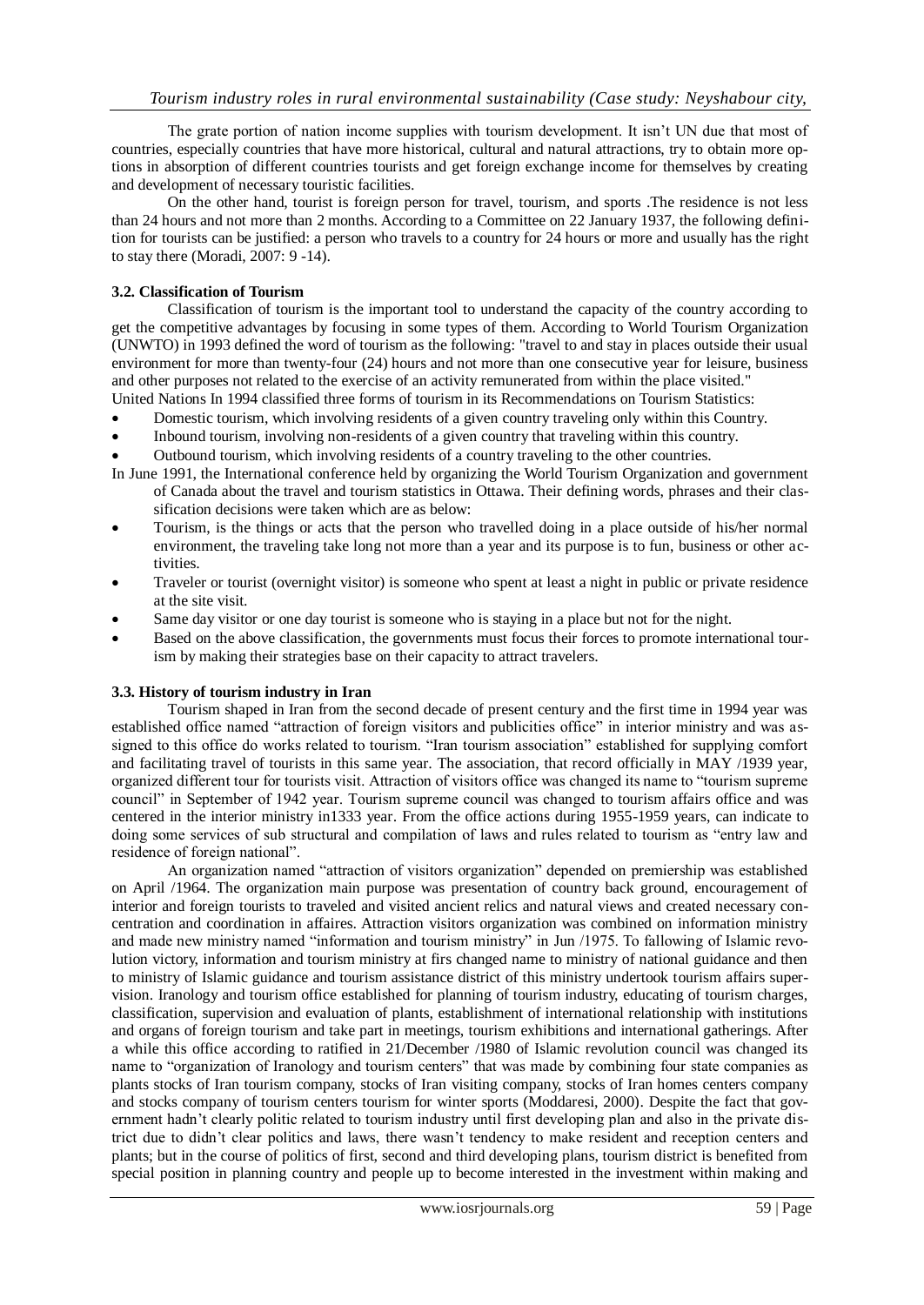developing resident and reception plants.

## **IV. Research Method**

This research is a survey based on questionnaires. Development of rural tourism considered as the independent variable and its negative effects on the environment is the dependent variable in this study. The sample included the two groups of 32 experts and 361 villagers. Data analysis was done through descriptive statistics such as mean and statistical analysis methods such as one-sample T-test and correlation.

The study area is Neyshabour which according to The Last Country Divisions of Iran belongs to Khorasan Razavi and the city itself Includes 4 districts, 7 cities and 13 towns And 975 villages.The City is 14/6763 Km Square wide whose districts are: The central section whose center is NEYSHABOUR, the ZE-BARKHAN section whose center is QADAMGAAH, The SARVELAYAT section whose center is CHEKE-NEH and MIANJOLGEH Section section whose center is ESHGH ABAD. (Iran statistics CEN-TER: 1390). 28 villages were identified as tourist attractions from among which 14 were studied as the sample: BOUJAN, BAQI, SHADMEHRAK/MEHRAABAAD, MIRAABAAD, FOUSHANJAN, DIZBAAD OLIYA, GERINEH, BOUJMEHRAN, ES-HAAGHAABAAD, FADISHEH, KALEYDAR, BARZENON, BARFRIZ and GOLBOOYE PAEEN.

## **V. Data Analysis**

#### **A - Impacts of tourism development in rural environment**

Using one-sample test T Negative environmental impacts were assessed according to the villagers' views. According to Table 1 the results show:

Given that H1 In this research is the development of tourism in rural areas has led to water pollution, with a significant level of 0.000, H0 hypothesis was rejected. So it can be said that the presence of tourists has led to water pollution in rural areas of Neyshabour. The average (3.16) which is greater than the median (3) also confirms this point. Findings also suggest the presence of tourists has caused soil pollution, waste accumulation, and historical places destruction to some extent, damage to crops and gardens, harm to wildlife, sound pollution, and traffic. Change of land use for farming and gardening to Tourist Places has also been approved. But the data obtained does not confirm the tourists' impact on air pollution and visual pollution.

| <b>Items</b>                                                 | Sample size | T<br>Amount | Degrees of<br>freedom | $Sig(2-tailed)$ | Mean | Deviation from<br>the mean |
|--------------------------------------------------------------|-------------|-------------|-----------------------|-----------------|------|----------------------------|
| Water pollu-<br>tion (surface<br>and groundwater)            | 361         | 2.560       | 360                   | 0.000           | 3.16 | 0.96                       |
| Soil pollution                                               | 361         | 2.879       | 360                   | 0.000           | 3.3  | 0.86                       |
| Air pollution                                                | 361         | $4.352 -$   | 360                   | 0.615           | 2.1  | 0.75                       |
| <b>Accumulation of</b><br>rubbish                            | 361         | 5.231       | 360                   | 0.000           | 3.74 | 1.02                       |
| <b>Destruction of his-</b><br>torical and architec-<br>tural | 361         | 1.158       | 360                   | 0.015           | 2.9  | 0.89                       |
| Damage to crops and<br>gardens                               | 361         | 5.011       | 360                   | 0.000           | 3.18 | 0.88                       |
| Damage to wildlife                                           | 361         | $4.113-$    | 360                   | 0.010           | 2.90 | 0.87                       |
| Switch arable land<br>and gardens                            | 361         | 8.564       | 360                   | 0.000           | 3.4  | 0.89                       |
| <b>Sound pollution</b>                                       | 361         | 6.211       | 360                   | 0.000           | 3.06 | 0.83                       |
| <b>Visual pollution</b>                                      | 361         | 0.257       | 360                   | 0.598           | 2.33 | 1.01                       |
| <b>Traffic</b>                                               | 361         | 3.659       | 360                   | 0.000           | 3.04 | 0.89                       |

**Table 1- Results of Single sample T-Test, tourism impact on rural environmental variables**

### **B - The relationship between tourism development and rural environment degradation**

In order to assess the relationship between tourism development and environmental degradation with respect to the scaling parameters (distance - distance), the Pearson correlation was used. In this test Sig = 0.000 and since this figure is smaller than the desired consistency (01/0) H0 is Rejected and the research hypothesis is confirmed. Coefficient is 517/0. Hence, it is concluded that the development of rural tourism in Neyshabour creates negative impacts on the environment. Table 2 shows the results of this test.

#### **Table 2- Pearson's test to evaluate the relationship between tourism development and the environment from the perspective of the villagers**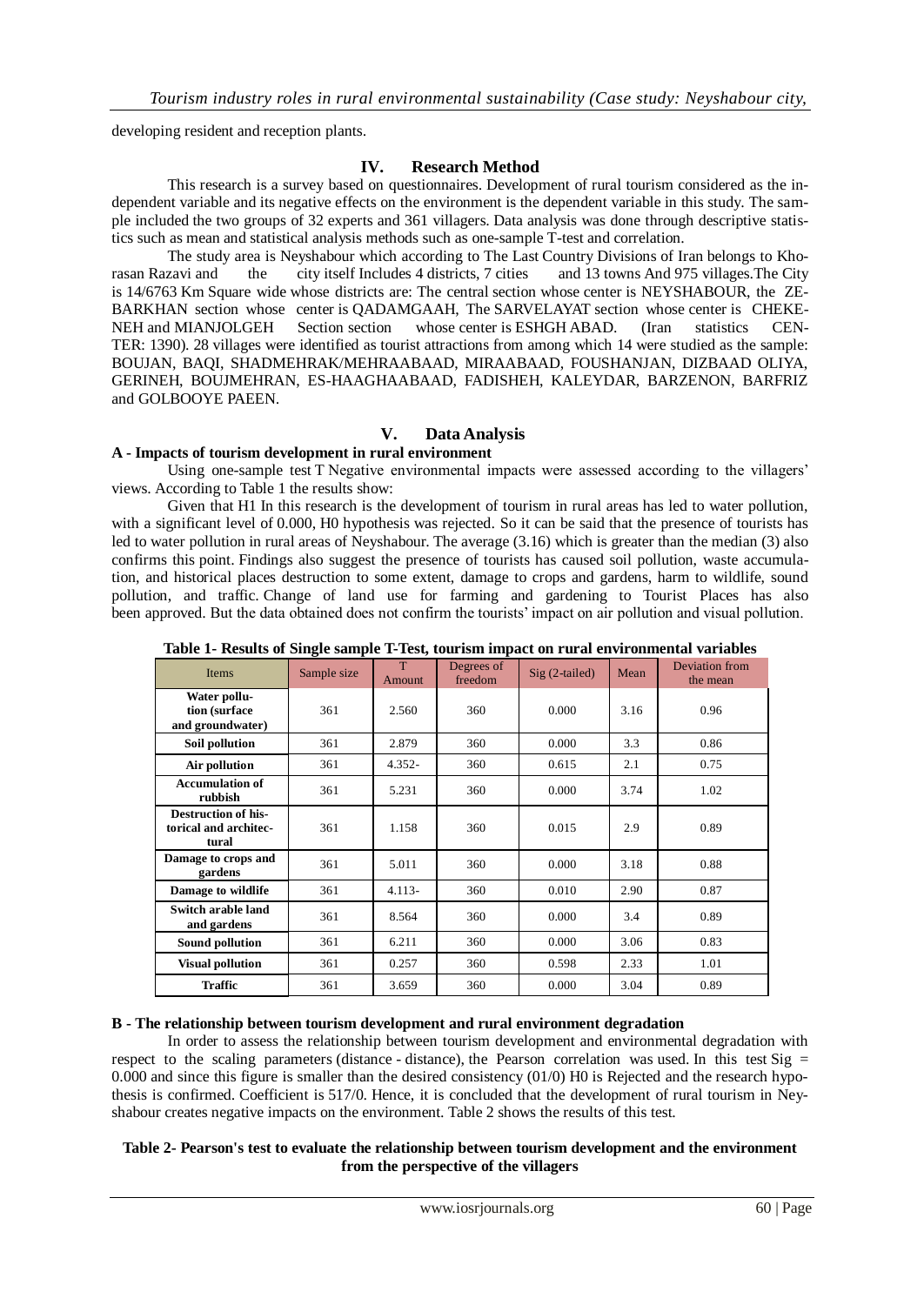| Type of  <br>test             | Number<br>of | The correla-<br>coeffi-<br>tion<br>cient | Significance<br>Level | Desired con-<br>sistency |
|-------------------------------|--------------|------------------------------------------|-----------------------|--------------------------|
| Pearson                       | 361          | 517/0                                    | 0.000                 | 01/0                     |
| Source: author's calculations |              |                                          |                       |                          |

In this study the simple linear regression analysis was also used to analyze the variables rural tourism development and environmental degradation.

Table 3 shows Regression coefficients of the variables rural tourism development and environmental degradation. Correlation coefficient between these two variables is 517/0 and has a very high significance level  $(0.000 = p)$ , and since this is a positive figure it indicates a direct relationship between these two variables. It means that the by the development of rural tourism, the negative consequences of environmental degradation in rural areas also increases. The coefficient of determination (R Square  $= 0.26$ ) shows that the effect of the independent variable, rural tourism development, on Environmental Degradation is 26 percent.

#### **Table 3- regression analysis of the variable development of rural tourism on environmental degradation from the perspective of the villagers**

| Significance | Adjusted coefficient | R2    | The<br>correlation |
|--------------|----------------------|-------|--------------------|
| level        | of determination     |       | coefficient (R2)   |
| 0.000        | 262/0                | 267/0 | 517/0              |
|              |                      |       |                    |

**Source: author's calculations**

Also to test the hypothesis according to expert opinions in Table 4, correlation coefficient between tourism development and environmental degradation is 576/0, and significance level of 0.000; since the significance level is smaller than the error rate  $01/0$ , so it can be said with  $0/99$  of certainty that there is a direct correlation between the independent variable tourism development and the dependent variable, environmental degradation and it has led to an increase of the rural environment degradation.

**Table 4- Pearson correlation to investigate the development of tourism and the environment based on experts' opinions**

| Type of<br>test | Number<br>οf | The correlation<br>coefficient | Significance Level | Desired consistency |
|-----------------|--------------|--------------------------------|--------------------|---------------------|
| Pearson         | 32           | 576/0                          | 0.000              | 01/0                |

#### **Source: author's calculations**

Table 5 shows Regression coefficients of variables for rural tourism development and environmental degradation based on expert opinion. Since the correlation coefficient between these two variables is 576/0 and it has a high significance level (0/000) a direct relationship between the two variables exists. As rural tourism develops, the negative consequences of environmental degradation in rural areas also increase. According to the coefficient of determination (R Square) is 33/0 and it confirms that the effect of independent variable, rural tourism development, on environmental degradation is 33 percent.

#### **Table 5- regression analysis of the Variable development of rural tourism on environment degradation b**

|  | based on experts' opini |  |
|--|-------------------------|--|
|  |                         |  |

| Significance level | Adjusted coefficient of deter-<br>mination |       | The correlation coeffi-<br>cient(R) |
|--------------------|--------------------------------------------|-------|-------------------------------------|
| 0.000              | 330/0                                      | 331/0 | 576/0                               |

## **Source: author's calculations**

## **VI. Conclusions And Suggestions**

#### **The results obtained in this study show that:**

A: The environmental vulnerability in most areas is very high.

B: tourists' presence in rural areas of Neyshabour has led to soil degradation, water pollution, destruction of historical sites, generating traffic at certain times, and the accumulation of waste.

C: With the rural tourism development environmental degradation in rural areas has also increased in Neyshabour.

D: Relevant Departments' negligence, villagers' and tourists' little awareness and lack of education are among the main causes of the negative impacts of tourism on the environment.